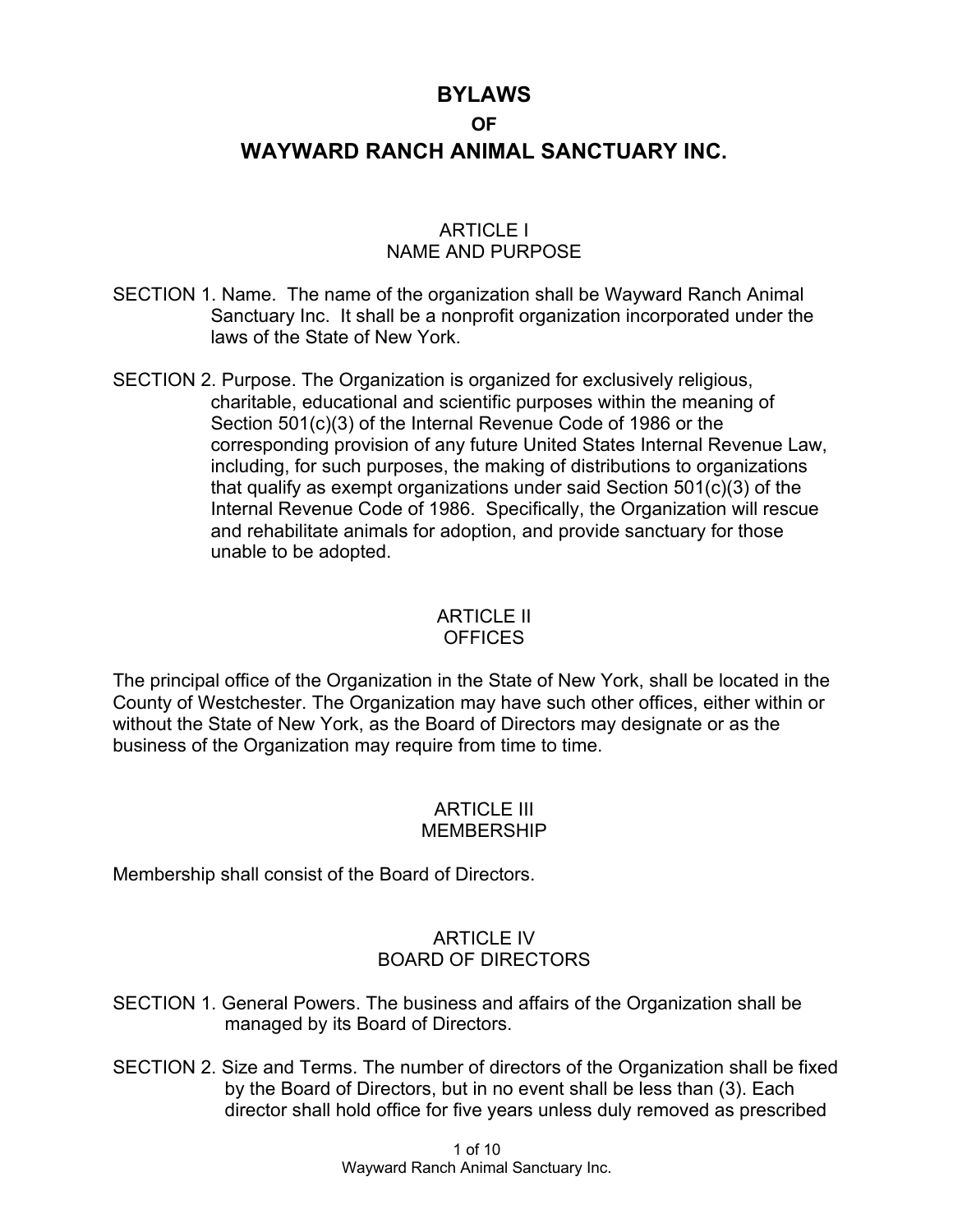in Article V. Each director must be reelected at the regular annual meeting.

- SECTION 3. Regular Meetings. A regular annual meeting of the Board of Directors shall be held in January of each year the day of which shall be called by the President or designated Chairman. The Board of Directors may provide the time and place for the holding of additional regular meetings with notice as described in Section 5.
- SECTION 4. Special Meetings. Special meetings of the Board of Directors may be called by or at the request of the President or any two directors. The person/s authorized to call special meetings of the Board of Directors may fix the place for holding any special meeting of the Board of Directors called by them.
- SECTION 5. Notice. Notice of any meeting shall be given at least two weeks prior thereto by written notice delivered personally, mailed to each director at his business address, or by electronic mail. Any directors may waive notice of any meeting. The attendance of a director at a meeting shall constitute a waiver of notice of such meeting, except where a director attends a meeting for the express purpose of objecting to the transaction of any business because the meeting is not lawfully called or convened.
- SECTION 6. Quorum. A majority of the number of directors fixed by Section 2 of this Article IV shall constitute a quorum for the transaction of business at any meeting of the Board of Directors. A quorum shall not be established if more than 50 percent of such quorum is related by blood or marriage or otherwise have joint financial interests, such as business partnerships, etc. If less than a majority is present at a meeting, a majority of the directors present may adjourn the meeting from time to time without further notice.
- SECTION 7. Manner of Acting. The act of the majority of the directors present at a meeting at which a quorum is present shall be the act of the Board of Directors.
- SECTION 8. Action Without a Meeting. Any action that may be taken by the Board of Directors at a meeting may be taken without a meeting if consent in writing, setting forth the action so to be taken, shall be signed before such action by all of the directors.
- SECTION 9. Vacancies. Any vacancy occurring in the Board of Directors may be filled by the affirmative vote of a majority of the remaining directors though less than a quorum of the Board of Directors, unless otherwise provided by law. A director elected to fill a vacancy shall be elected for the remaining term of his predecessor in office. Any directorship to be filled by reason of an increase in the number of directors may be filled by election by the Board of Directors for a term of office continuing only until the next election of directors by the Directors.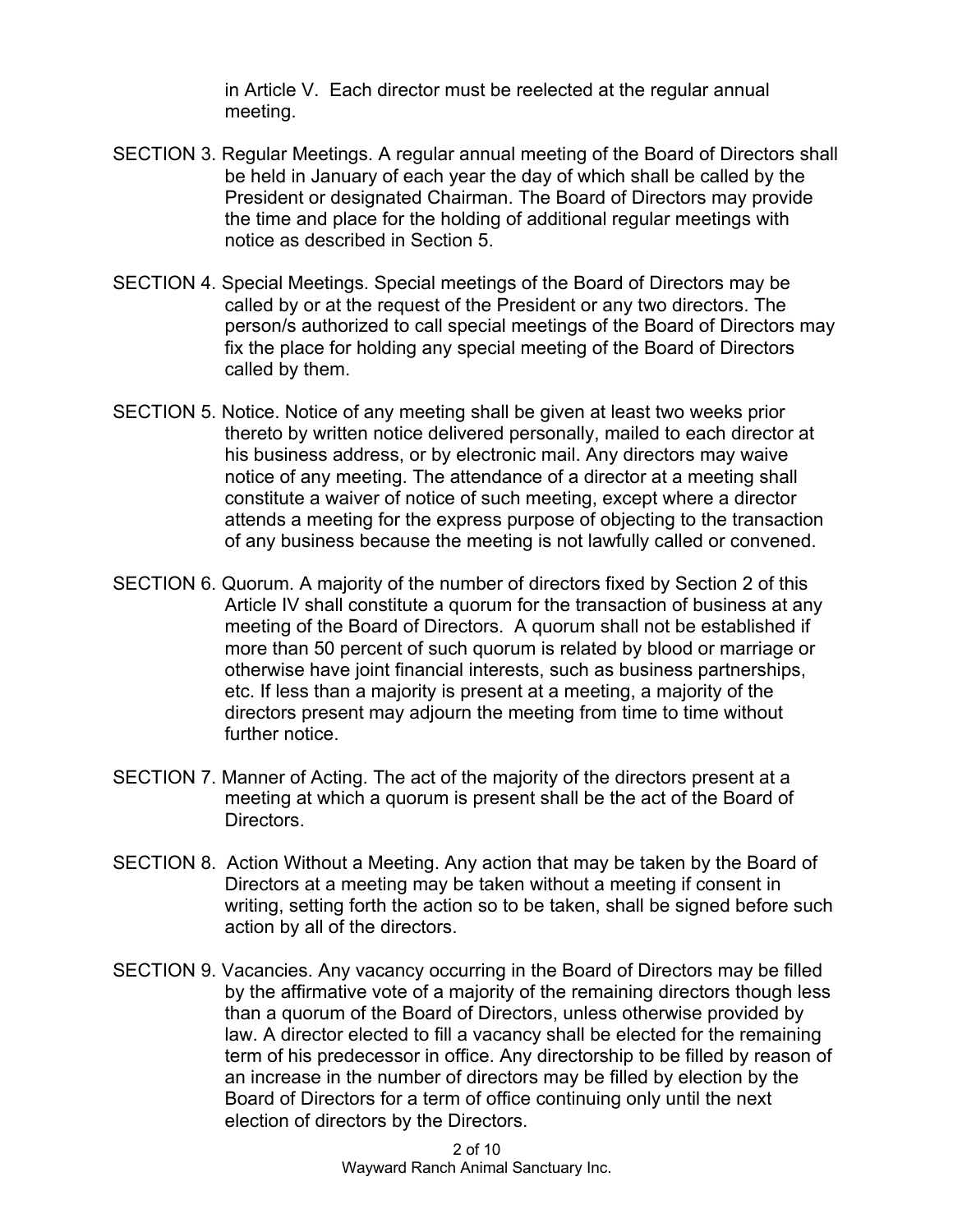- SECTION 10. Compensation. No Director or Officer shall for reason of his/her office be entitled to receive any salary or compensation, but nothing herein shall be construed to prevent an officer or director from receiving any compensation from the organization for duties other than as a director or officer.
- SECTION 11. Presumption of Assent. A director of the Organization who is present at a meeting of the Board of Directors at which action on any corporate matter is taken shall be presumed to have assented to the action taken unless his/her dissent shall be entered in the minutes of the meeting or unless he/she shall file his written dissent to such action with the person acting as the Secretary of the meeting before the adjournment thereof, or shall forward such dissent by registered mail to the Secretary of the Organization immediately after the adjournment of the meeting. Such right to dissent shall not apply to a director who voted in favor of such action.

# ARTICLE V **OFFICERS**

- SECTION 1. Number. The officers of the Organization shall be a President, a Secretary, and a Treasurer, who shall be elected by the Board of Directors. Such other officers and assistant officers as may be deemed necessary may be elected or appointed by the Board of Directors, including a Chairman of the Board. In its discretion, the Board of Directors may leave unfilled for any such period as it may determine any office except those of President and Secretary. Any two or more offices may be held by the same person, except for the offices of President and Secretary, which may not be held by the same person.
- SECTION 2. Election and Term of Office. The officers of the Organization to be elected by the Board of Directors shall be elected annually by the Board of Directors at the first meeting of the Board of Directors. If the election of officers shall not be held at such meeting, such election shall be held as soon thereafter as conveniently may be. Each officer shall hold office until his/her successor shall have been duly elected and shall have qualified, or until his/her death, or until he/she shall resign or shall have been removed in the manner hereinafter provided.
- SECTION 3. Removal. Any officer, agent, or director may be removed by a unanimous vote of the remaining Board of Directors whenever, in its judgment, the best interests of the Organization will be served thereby, but such removal shall be without prejudice to the contract rights, if any, of the person so removed. Election or appointment of an officer, agent, or director shall not of itself create contract rights, and such appointment shall be terminable at will.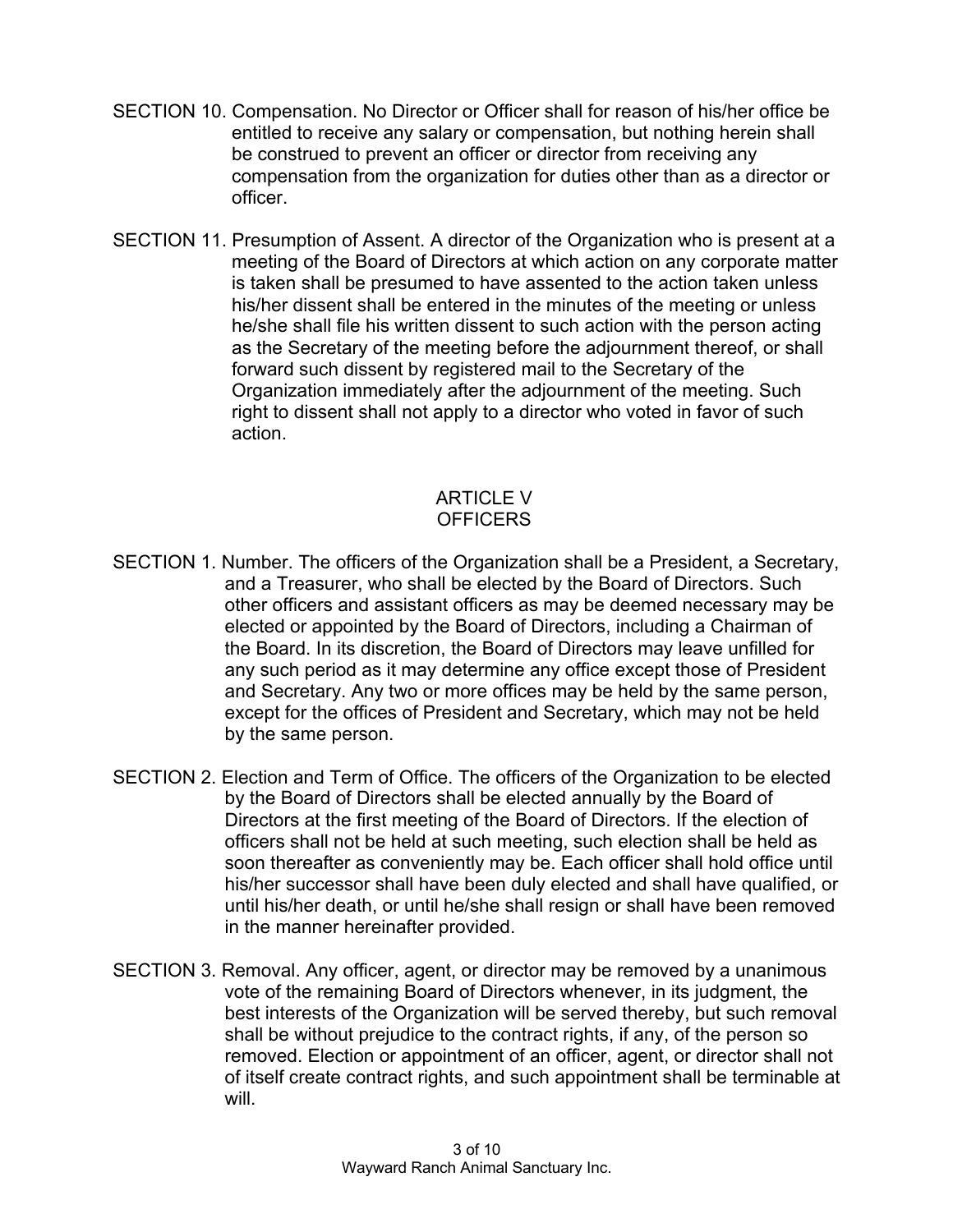- SECTION 4. Vacancies. A vacancy in any office because of death, resignation, removal, disqualification or otherwise, may be filled by the Board of Directors for the unexpired portion of the term.
- SECTION 5. President. The President shall be the principal executive officer of the Organization and, subject to the control of the Board of Directors, shall in general supervise and control all of the business and affairs of the Organization. He/she shall, when present, preside at all meetings of the Board of Directors, unless there is a Chairman of the Board in which case the Chairman shall preside. He/she may sign, with the Secretary or any other proper officer of the Organization thereunto authorized by the Board of Directors, any deeds, mortgages, bonds, contracts, or other instruments which the Board of Directors has authorized to be executed, except in cases where the signing and execution thereof shall be expressly delegated by the Board of Directors or by these Bylaws to some other officer or agent of the Organization, or shall be required by law to be otherwise signed or executed; and in general shall perform all duties incident to the office of President and such other duties as may be prescribed by the Board of Directors from time to time.
- SECTION 6. Secretary. The Secretary shall keep the minutes of the proceedings of the Board of Directors in one or more minute books provided for that purpose and shall see that all notices are duly given in accordance with the provisions of these Bylaws or as required by law. The Secretary shall be custodian of the organization's records and of the seal of the Organization and see that the seal of the Organization is affixed to all documents, the execution of which on behalf of the Organization under its seal is duly authorized. He/she shall keep a register of the post office address of each Director which shall be furnished to the Secretary by such Director; and in general perform all duties incident to the office of the Secretary and such other duties as from time to time may be assigned to him/her by the President or by the Board of Directors.
- SECTION 7. Treasurer. The Treasurer shall keep full and accurate account of the receipts and disbursements in books belonging to the Organization, and shall deposit all monies and other valuable effects in the name and to the credit of the Organization in such banks and depositories as may be designated by the Board of Directors, but shall not be personally liable for the safekeeping of any funds or securities so deposited pursuant to the order of the Board. He/she shall disburse the funds of the Organization as may be ordered by the Board and shall render to the President and Directors at the regular meeting of the Board, and whenever they may require accounts of all his/her transactions as treasurer and of the financial condition of the Organization. He/she shall perform the duties usually incident to the office of treasurer and such other duties as may be prescribed by the Board of Directors or by the President.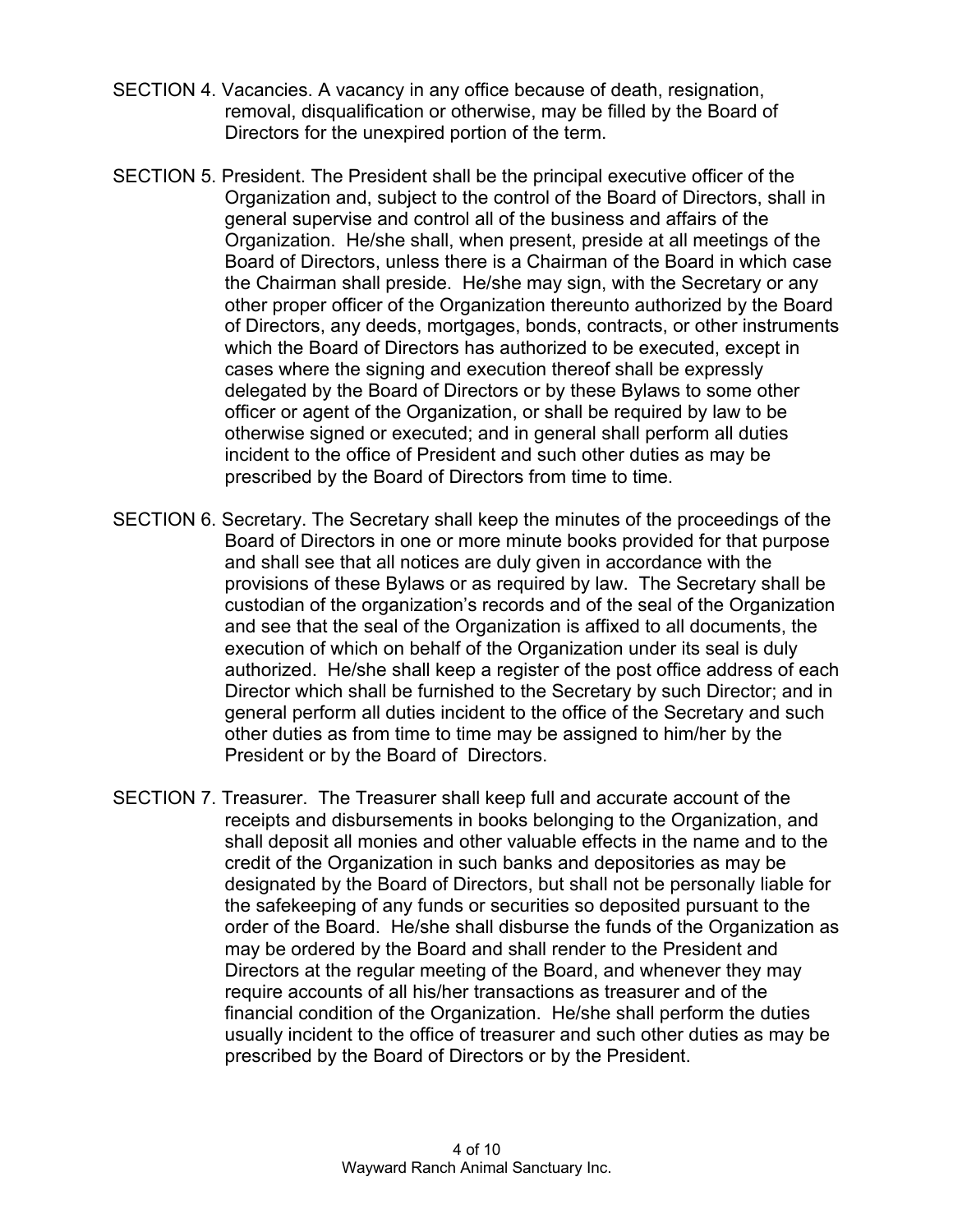## ARTICLE VI INDEMNITY

The Organization shall indemnify its directors, officers and employees as follows: (a) Every director, officer, or employee of the Organization shall be indemnified by the Organization against all expenses and liabilities, including counsel fees, reasonably incurred by or imposed upon him/her in connection with any proceeding to which he/she may be made a party, or in which he/she may become involved, by reason of his/her being or having been a director, officer, employee or agent of the Organization or is or was serving at the request of the Organization as a director, officer, employee or agent of the organization, partnership, joint venture, trust or enterprise, or any settlement thereof, whether or not he/she is a director, officer, employee or agent at the time such expenses are incurred, except in such cases wherein the director, officer, or employee is adjudged guilty of willful misfeasance or malfeasance in the performance of his/her duties; provided that in the event of a settlement the indemnification herein shall apply only when the Board of Directors approves such settlement and reimbursement as being for the best interests of the Organization. (b) The Organization shall provide to any person who is or was a director, officer, employee, or agent of the Organization or is or was serving at the request of the Organization as a director, officer, employee or agent of the organization, partnership, joint venture, trust or enterprise, the indemnity against expenses of suit, litigation or other proceedings which is specifically permissible under applicable law. (c) The Board of Directors may, in its discretion, direct the purchase of liability insurance by way of implementing the provisions of this Article VI

### ARTICLE VII

#### CONFLICTS OF INTEREST

SECTION 1. Purpose. The purpose of the conflict of interest policy is to protect this taxexempt Organization's interest when it is contemplating entering into a transaction or arrangement that might benefit the private interest of an officer or director of the Organization or might result in a possible excess benefit transaction. This policy is intended to supplement but not replace any applicable state and federal laws governing conflict of interest application to nonprofit and charitable organizations.

# SECTION 2. Definitions.

2.1 Interested Person. Any director, principal officer, or member of a committee with governing board delegated powers, who has a direct or indirect financial interest, as defined below, is an interested person.

2.2 Financial Interest. A person has a financial interest if the person has, directly or indirectly, through business, investment, or family: (a) An ownership or investment interest in any entity with which the Organization has a transaction or arrangement, (b) A compensation arrangement with the Organization or with any entity or individual with which the Organization has a transaction or arrangement, or (c) A potential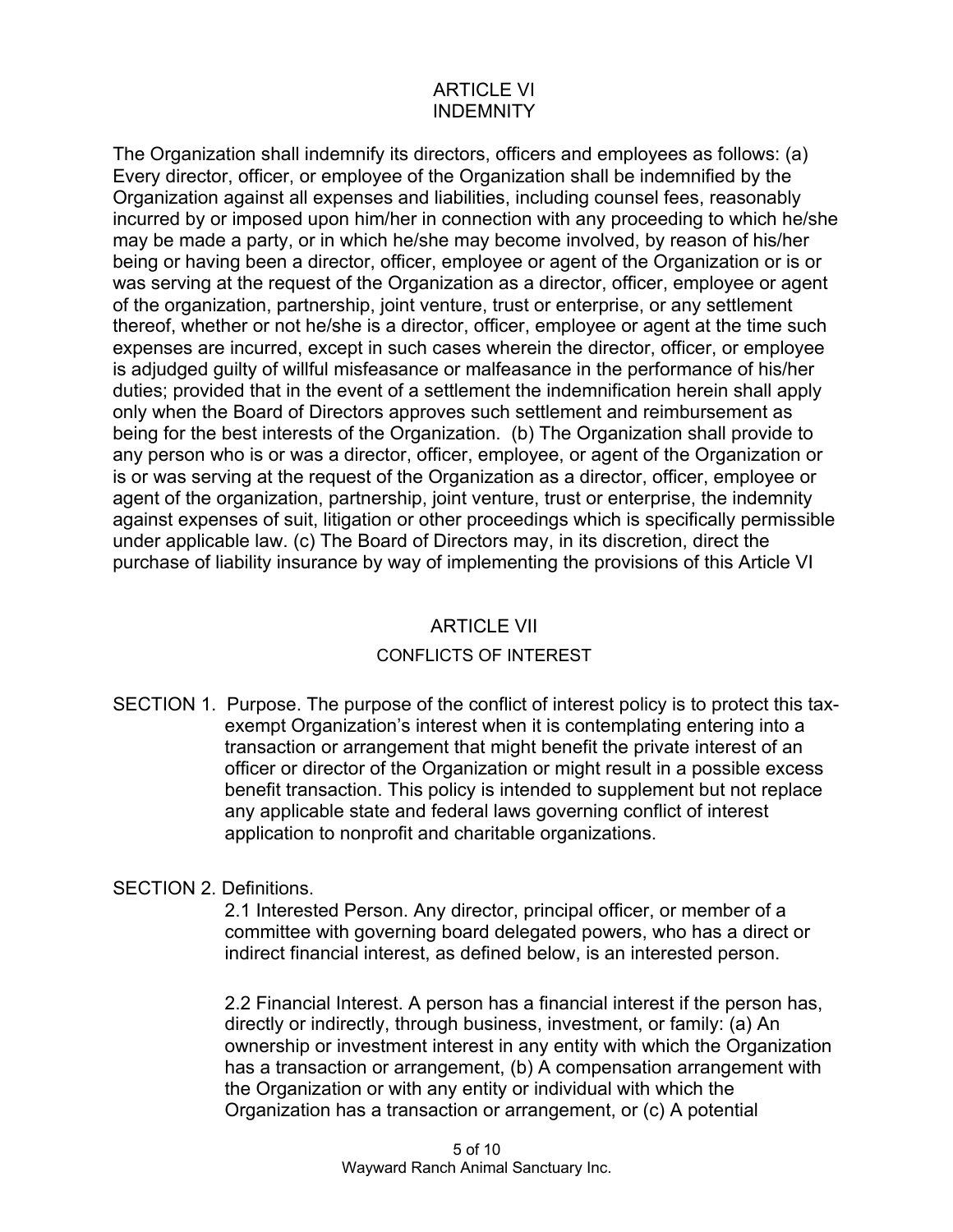ownership or investment interest in, or compensation arrangement with, any entity or individual with which the Organization is negotiating a transaction or arrangement.

Compensation includes direct and indirect remuneration as well as gifts or favors that are not insubstantial. A financial interest is not necessarily a conflict of interest. Under Section 3.2, a person who has a financial interest may have a conflict of interest only if the appropriate governing board or committee decides that a conflict of interest exists.

#### SECTION 3. Procedures.

3.1 Duty to Disclose. In connection with any actual or possible conflict of interest, an interested person must disclose the existence of the financial interest and be given the opportunity to disclose all material facts to the directors and members of committees with governing board delegated powers considering the proposed transaction or arrangement.

3.2 Determining Whether a Conflict of Interest Exists. After disclosure of the financial interest and all material facts, and after any discussion with the interested person, he/she shall leave the governing board or committee meeting while the determination of a conflict of interest is discussed and voted upon. The remaining board or committee members shall decide if a conflict of interest exists.

3.3 Procedures for Addressing the Conflict of Interest.

(a) An interested person may make a presentation at the governing board or committee meeting, but after the presentation, he/she shall leave the meeting during the discussion of, and the vote on, the transaction or arrangement involving the possible conflict of interest.

(b) The chairperson of the governing board or committee shall, if appropriate, appoint a disinterested person or committee to investigate alternatives to the proposed transaction or arrangement.

(c) After exercising due diligence, the governing board or committee shall determine whether the Organization can obtain with reasonable efforts a more advantageous transaction or arrangement from a person or entity that would not give rise to a conflict of interest.

(d) If a more advantageous transaction or arrangement is not reasonably possible under circumstances not producing a conflict of interest, the governing board or committee shall determine by a majority vote of the disinterested directors whether the transaction or arrangement is in the Organization's best interest, for its own benefit, and whether it is fair and reasonable. In conformity with the above determination it shall make its decision as to whether to enter into the transaction or arrangement.

3.4 Violations of the Conflicts of Interest Policy.

6 of 10 Wayward Ranch Animal Sanctuary Inc. (a) If the governing board or committee has reasonable cause to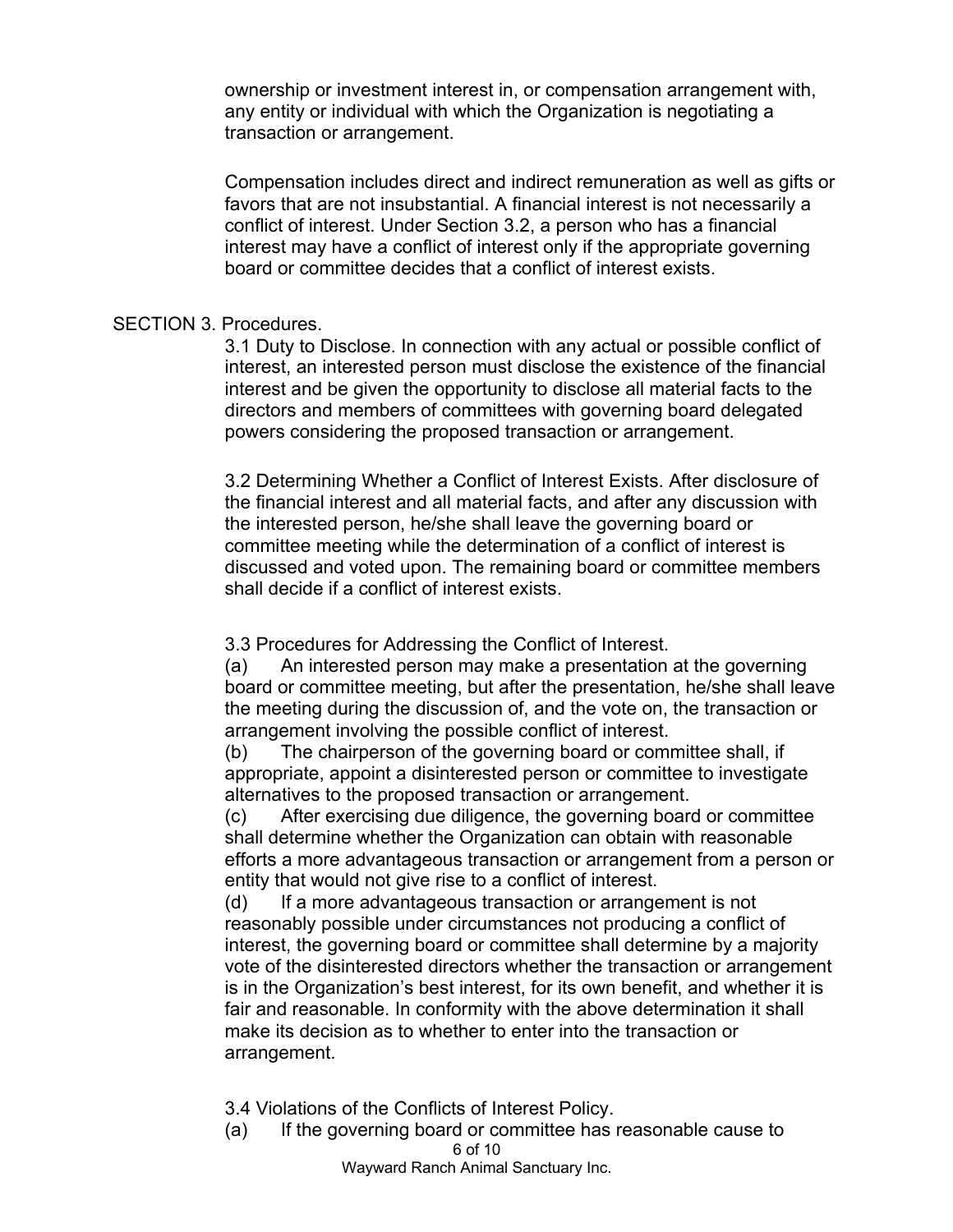believe a member has failed to disclose actual or possible conflicts of interest, it shall inform the member of the basis for such belief and afford the member an opportunity to explain the alleged failure to disclose. (b) If, after hearing the member's response and after making further investigation as warranted by the circumstances, the governing board or committee determines the member has failed to disclose an actual or possible conflict of interest, it shall take appropriate disciplinary and corrective action.

SECTION 4. Records of the Proceedings. The minutes of the governing board and all committees with board delegated powers shall contain: (a) The names of the persons who disclosed or otherwise were found to have a financial interest in connection with an actual or possible conflict of interest, the nature of the financial interest, any action taken to determine whether a conflict of interest is present, and the governing board's or committee's decision as to whether a conflict of interest in fact exists. (b) The names of the persons who were present for discussions and votes relating to the transaction or arrangement, the content of the discussion, including any alternatives to the proposed transaction or arrangement, and a record of any votes taken in connection with the proceedings.

#### SECTION 5. Compensation.

- 5.1 A voting member of the governing board who receives compensation, directly or indirectly, from the Organization is precluded from voting on matters pertaining to that member's compensation.
- 5.2 A voting member of any committee whose jurisdiction includes compensation matters and who receives compensation, directly or indirectly, from the Organization for services is precluded from voting on matters pertaining to that member's compensation.
- 5.3 No voting member of the governing board or any committee whose jurisdiction includes compensation matters and who receives compensation, directly or indirectly, from the Organization, either individually or collectively, is prohibited from providing information to any committee regarding compensation.
- 5.4The majority of our Board of Directors will be non-salaried and will not be related to salaried personnel or to parties providing services. In addition, all compensation decisions will be made by the Board of Directors.
- 5.5Further, all compensation paid will be reasonable and will be based on the following factors: (a) the type and amount of compensation received by others in similar positions, (b) the compensation levels paid in our particular geographic community, (c) the amount of time the individual spends in their position, (d) the expertise and other pertinent background of the individual, (e) the size and complexity of our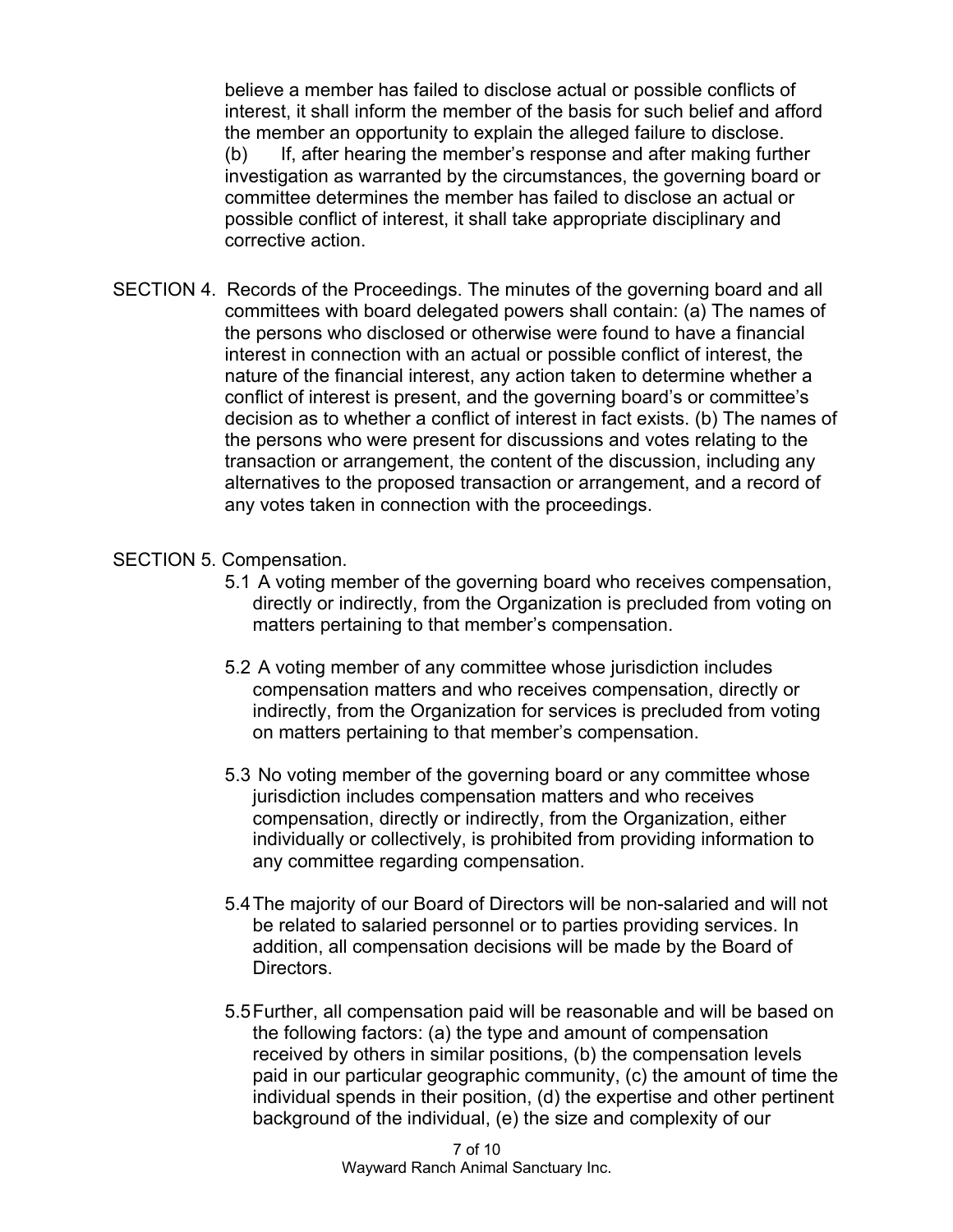organization, and (f) the need of our organization for the services of the particular individual.

- SECTION 6. Annual Statements. Each director, principal officer and member of a committee with governing board delegated powers shall annually sign a statement which affirms such person: (a) has received a copy of the conflicts of interest policy, (b) has read and understands the policy, (c) has agreed to comply with the policy, and (d) understands the Organization is charitable and in order to maintain its federal tax exemption it must engage primarily in activities which accomplish one or more of its taxexempt purposes.
- SECTION 7. Periodic Reviews. To ensure the Organization operates in a manner consistent with charitable purposes and does not engage in activities that could jeopardize its tax-exempt status, periodic reviews shall be conducted. The periodic reviews shall, at a minimum, include the following subjects: (a) Whether compensation arrangements and benefits are reasonable, based on competent survey information, and the result of arm's length bargaining; and (b) Whether partnerships, joint ventures, and arrangements with management organizations conform to the Organization's written policies, are properly recorded, reflect reasonable investment or payments for goods and services, further charitable purposes and do not result in inurement, impermissible private benefit or in an excess benefit transaction.
- SECTION 8. Use of Outside Experts. When conducting the periodic reviews as provided for in Section 7, the Organization may, but need not, use outside advisors. If outside experts are used, their use shall not relieve the governing board of its responsibility for ensuring periodic reviews are conducted.

#### ARTICLE VIII CONTRACTS, LOANS, CHECKS AND DEPOSITS

- SECTION 1. Contracts. The Board of Directors may authorize any officer/s, agent/s, to enter into any contract or execute and deliver any instrument in the name of and on behalf of the Organization, and such authority may be general or confined to specific instances.
- SECTION 2. Loans. No loans shall be contracted on behalf of the Organization and no evidences of indebtedness shall be issued in its name unless authorized by a resolution of the Board of Directors. Such authority may be general or confined to specific instances.
- 8 of 10 Wayward Ranch Animal Sanctuary Inc. SECTION 3. Checks, Drafts, etc. All checks, drafts or other orders for the payment of money, notes or other evidences of indebtedness issued in the name of the Organization, shall be signed by such officer or officers, agent or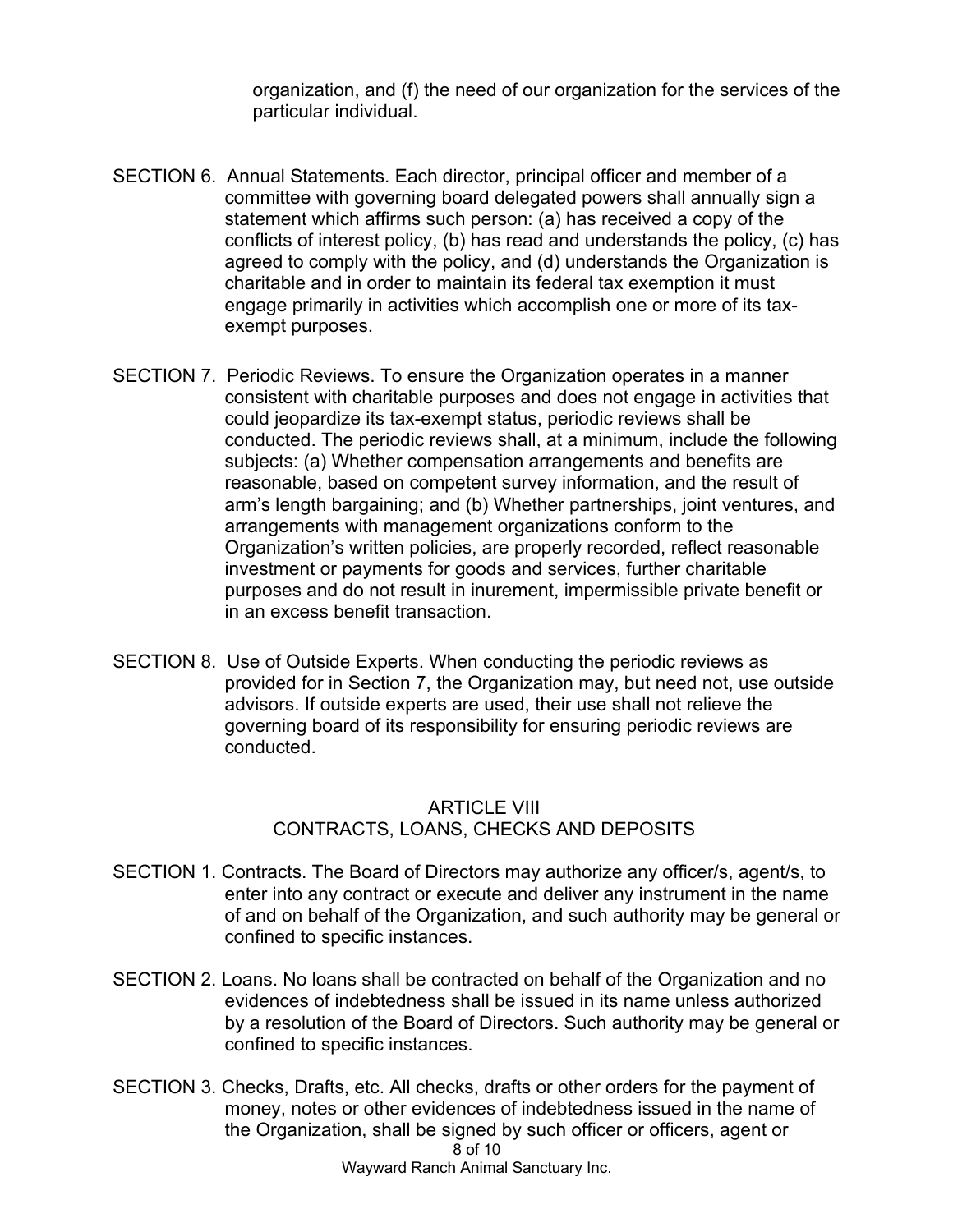agents of the Organization and in such manner as shall from time to time be determined by resolution of the Board of Directors.

SECTION 4. Deposits. All funds of the Organization not otherwise employed shall be deposited from time to time to the credit of the Organization in such banks, trust companies or other depositories as the Board of Directors may select.

#### ARTICLE IX FISCAL YEAR

The fiscal year of the Organization shall begin on the first day of January and end on the last day of December each year.

#### ARTICLE X CORPORATE SEAL

The Board of Directors may at its discretion provide an organizational seal, which shall be circular in form and shall have inscribed thereon the name of the Organization and the State of incorporation and the words, "Corporate Seal".

#### ARTICLE XI WAIVER OF NOTICE

Unless otherwise provided by law, whenever any notice is required to be given to any director of the Organization under the provisions of these Bylaws or under the provisions of the Articles of Incorporation or under the provisions of the applicable Business Corporation Act, a waiver thereof in writing, signed by the person/s entitled to such notice, whether before or after the time stated therein, shall be deemed equivalent to the giving of such notice.

#### ARTICLE XII AMENDMENTS

These Bylaws may be altered, amended or repealed and new Bylaws adopted when necessary by a two-thirds majority of the Board of Directors.